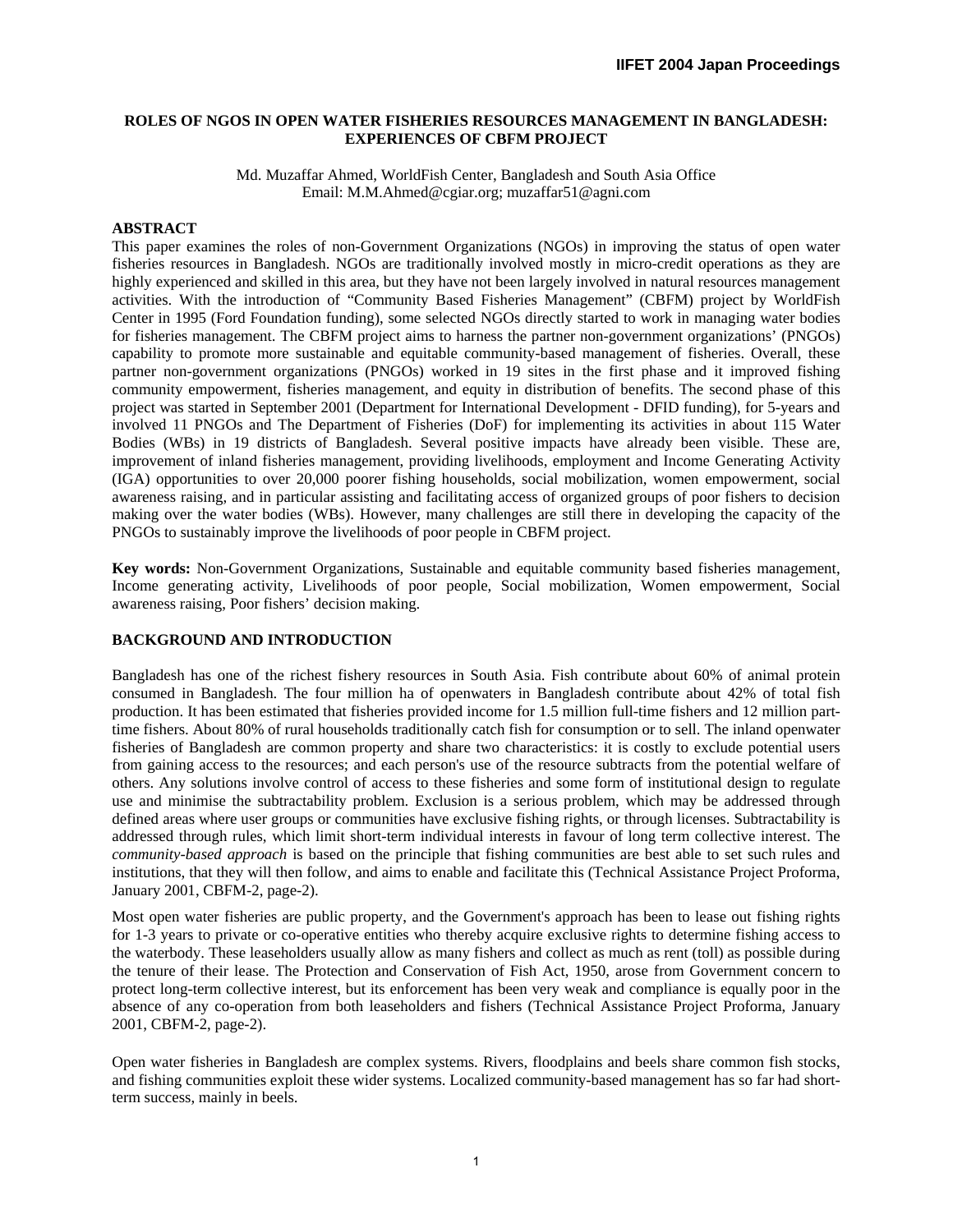In this context, some projects have been developed in Bangladesh in order to address the crucial issues in the open water fisheries sector. The most important such projects are, DFID funded Community Based Fisheries Management Project (CBFM) Phase-2, World Bank-DFID funded Fourth Fisheries Project (FFP) and United States International Development (USAID) funded Management of Aquatic Ecosystems through Community Husbandry (MACH) Project etc. Of these three, CBFM-2 project can be highlighted as one of the successful development projects in Bangladesh in terms of open water fisheries resources management in Bangladesh.

NGOs in Bangladesh are the key players in development in many sectors, especially in micro-credit operations from its very beginning, 1972, i.e. since the completion of liberation war in 1971, when Bangladesh was born as a new nation and occupied its place in the global map.

# **ORIGIN OF COMMUNITY- BASED FISHERIES MANAGEMENT (CBFM)**

The origin of this project can be traced to 1986 and the start of the New Fisheries Management Policy (NFMP) which was designed to direct access and benefits from openwater fisheries to poor "genuine" fishers by transferring waterbodies to Department of Fisheries (DOF) which would permit fishing by issuing licenses. Ford Foundation supported the Department of Fisheries in the "Improved Management of Openwater Fisheries (IMOF) Project to work on pilot implementation of this policy with technical support from International Center for Living Aquatic Resources Management (ICLARM), now called, WorldFish Center, four NGOs joined the project. Experience from IMOF indicated significant advantages in collaboration between NGOs and DOF, as the NGOs facilitated organising of fishers for collective management. However, licensing gave limited benefits, it diverted resources into listing "genuine" fishers and failed to reduce the influence of traditional leaseholders and moneylenders (Technical Assistance Project Proforma, January 2001, CBFM-2, page-2).

This led to a more flexible community-based approach which strengthened NGO involvement through the CBFM Project (hereafter referred to as "CBFM- 1 "). ICLARM has played a leading role by providing technical and research support to CBFM-1. CBFM-1 involved DOF and NGOs jointly promoting sustainable use of openwater fisheries. The Ford Foundation provided direct grants to the partner organisations: DOF, ICLARM and three national NGOs (Caritas, Proshika and Bangladesh Rural Advancement Committee- BRAC) and two other NGOs (Banchte Sheka and Centre for Rural and Environment Development - CRED) received small grants from ICLARM. Ford Foundation also separately provided grants to three other NGOs: Center for Natural Resource Studies (CNRS) to develop community based fish habitat restoration; FemCom to produce video and audio materials on fishery management and CBFM; and Bangladesh Environmental Lawyers Association (BELA) to review the legal and regulatory framework for fisheries. All three have co-operated with DOF and ICLARM in their activities (Technical Assistance Project Proforma, January 2001, CBFM-2, page-2).

# **COMMUNITY- BASED FISHERIES MANAGEMENT (CBFM) PHASE-1**

The CBFM-1 project was initiated in late 1995 and continued to July 1999. It worked in 19 widely scattered waterbodies (10 rivers and 9 beels and baors). The basis was that sustainable use of these resources can only be achieved where user communities are active participants in their management. The project worked to empower fishing communities to become co-managers of these fisheries, and to ensure a more equitable distribution of benefits from fishing (Technical Assistance Project Proforma, January 2001, CBFM-2, page-2).

A Government of Bangladesh (GOB) evaluation in 1999 recommended a second phase that would continue and expand the earlier work and ensure community access to jalmaohals for ten years. Accordingly, this project has been designed and secured funding from Department for International Development (DFID) of UK Government for five years from September 2001.

NGOs involved with CBFM-1 are also involved with CBFM-2 and have been implementing CBFM phase 2 activities since September, 2001. According to the plan, the project also included 3 more new smaller NGOs in the middle of 2002 to work with this project as partners. Currently, 11 different partner NGOs are working with the CBFM-2 project for the implementation of its activities.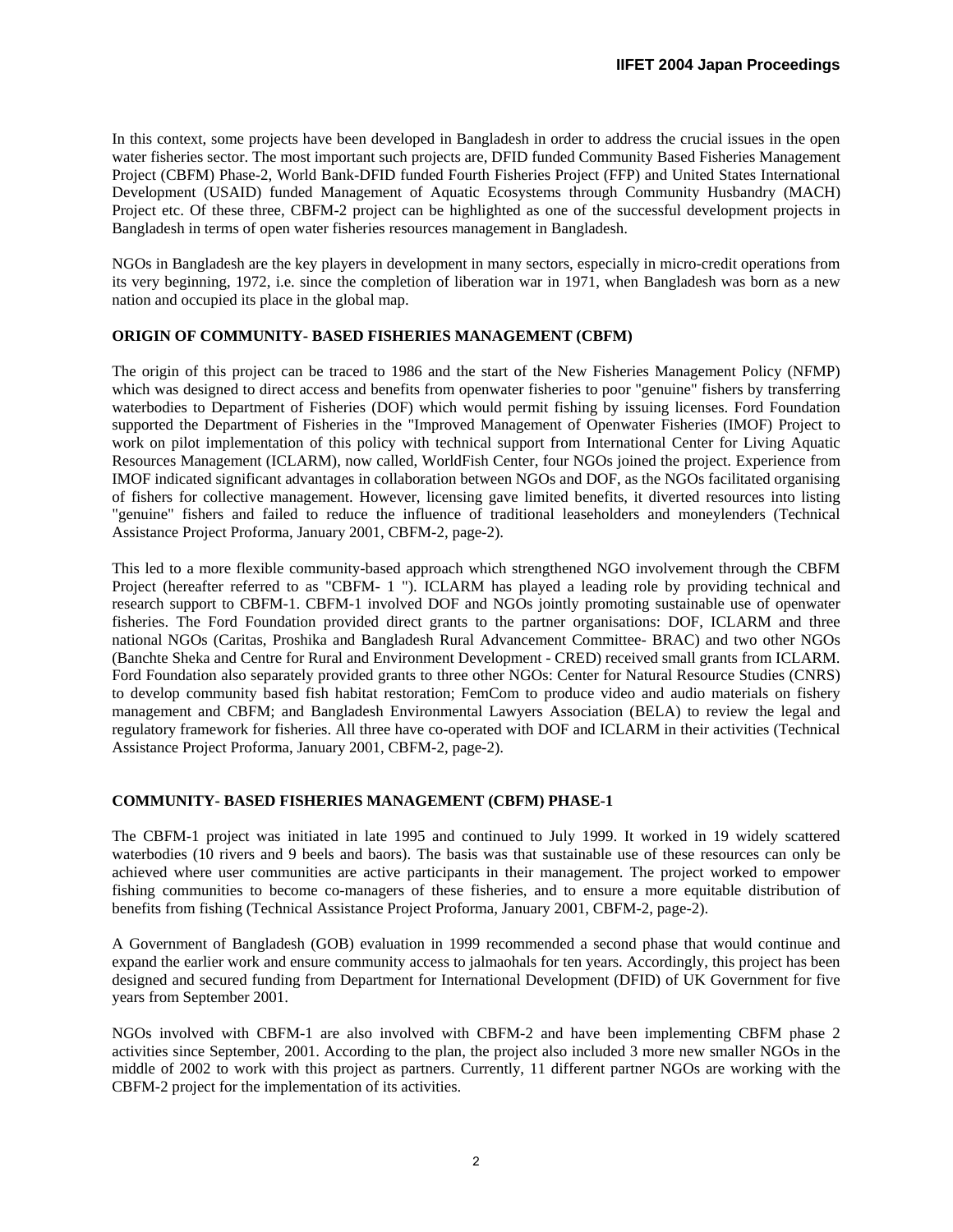# **COMMUNITY- BASED FISHERIES MANAGEMENT (CBFM) PHASE-2**

The goal of the CBFM-2 project is to sustainably improve the livelihoods of poor people dependent on aquatic resources through the adoption of improved inland fisheries management policies resulting in more sustainable, equitable and participatory management of these resources. The project has been doing this by developing and testing a range of 'models' and assessing their impacts and sustainability. It is also developing ways of linking and co-ordinating local CBFM across connected fisheries and wetlands (river-floodplains-beel). The findings are being used to inform and influence fisheries policy stakeholders with the aim of expanding adoptation of successful models and improving the policy formulation process.

# **PARTNER NGOs (PNGOs) OF CBFM-2 PROJECT**

In CBFM-2 project, there are 11 partner NGOs of bigger, medium and smaller types, working in 19 out of 64 districts of Bangladesh to implement the community-based fisheries resources management project activities.

# **BACKGROUND TO THE EMERGENCE OF NGOS IN BANGLADESH**

NGOs in Bangladesh mostly emerged in 1972, after the liberation war, with the emergency relief operations and rehabilitation activities with the assistance provided by the donor agencies. Of these, BRAC, Proshika Human Development Center and Association of Social Advancement (ASA) are prominent. It should also be mentioned here that Grameen Bank is another important player in Bangladesh who also have been playing a vital role in the country in micro-credit operations after the liberation of Bangladesh, although it is not a NGO, but a Development Financing Institution (DFI).

In Bangladesh, the numbers of NGOs are huge. In Asia, Bangladesh alone is the home of 13,000 NGOs (i.e. registered with the government under the Voluntary Social Welfare Agencies Ordinance of 1961) (Task Force Report, 1991 and Sarker, Johny M. 1991, p-4). But the numbers of NGOs, who are receiving foreign grant funds through the NGO Affairs Bureau of the GoB, are only 1,875 (as of June 2004). Of these, 1,691 are local NGOs, i.e. Bangladeshi NGOs, and 184 are foreign NGOs. These NGOs are implementing a total of 10,128 different developmental projects in the country with an approved grant of Tk. 210,015,766,636.76, which is equivalent to US \$ 368,487,133.98. (Source: An Unpublished Statistical Report of NGO Affairs Bureau, 2004, Prime Minister's Office, GoB).

As mentioned earlier in this report, that in Bangladesh from the traditional times NGOs have been mostly involved in micro-credit operations, but only some selected NGOs are involved in natural resources management.

In an analysis of the Association of Development Agencies in Bangladesh (ADAB - the Apex Coordinating Body of NGOs in Bangladesh) listed 591 NGOs (Association of Development Agencies in Bangladesh -ADAB's Directory of NGOs in Bangladesh, Ready Reference – 2000), it was found that only 326 (i.e. 55%), out of 591 NGOs, have fisheries programmes, while 506 (i.e.86%) NGOs have micro-credit programmes. The following table (Table–1) will make it clearer:

| Table-1: Particulars of ADAB listed NGOs in different programmes |     |                          |  |  |
|------------------------------------------------------------------|-----|--------------------------|--|--|
| <b>Particulars</b>                                               |     | Number   Percent $(\% )$ |  |  |
| Total no. of NGOs                                                | 591 | 100                      |  |  |
| NGOs involved in Fisheries programmes                            | 326 | 55                       |  |  |
| NGOs involved in Micro-credit programmes                         | 506 | 86                       |  |  |
| NGOs involved in Gender and Development programmes               | 360 | 61                       |  |  |

# **Table-1: Particulars of ADAB listed NGOs in different programmes**

**Source: ADAB's Directory of NGOs in Bangladesh, Ready Reference – 2000**

# **ROLES OF NGOS IN OPEN WATER FISHERIES RESOURCE MANAGEMENT**

The roles of NGOs in the fisheries sector, especially in the open water fisheries resource management in Bangladesh is vital in many ways. The following figure (Figure-1) produced by the Fisheries Sector Review makes it clearer about this statement.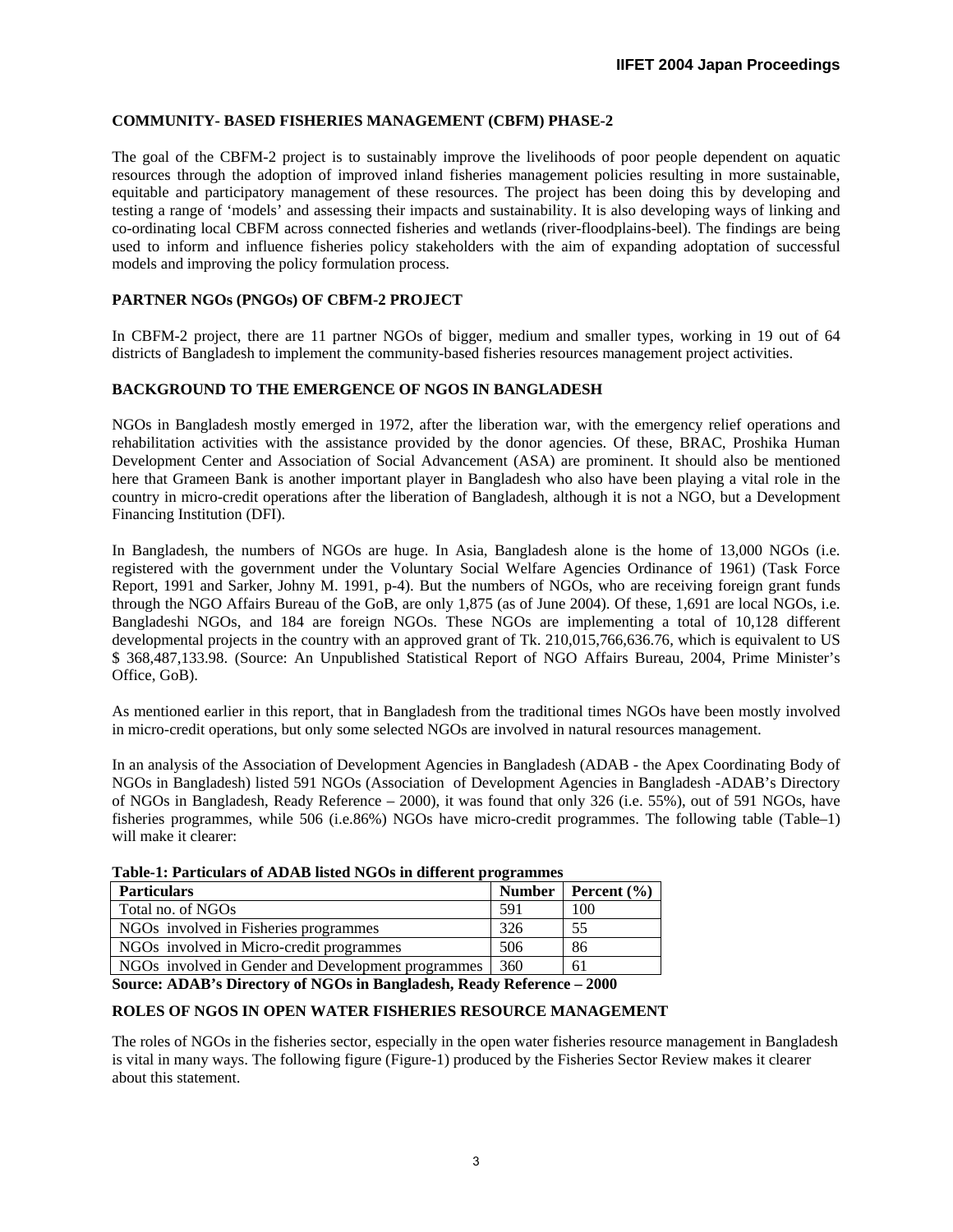

# **FIGURE-1: KEY INSTITUTIONS IN THE FISHERIES SECTOR.**

Figure-1 indicates that more than twenty institutions have a prominent role in the fisheries sector. Of these at least ten have a major direct role to play (Page-45, Fisheries Sector Review and Future Development, Theme Study: Institutional Frameworks). Among the key players, the roles of NGOs are also remarkable and critical in the development of fisheries sector, especially in the open water fisheries resources management.

Although the NGOs involved in the open water fisheries sector are smaller in number, but they are playing vital roles in the open water fisheries resources management in Bangladesh.

The major roles are highlighted below:

# **MOBILISATION AND STRENGTHENING OF FISHING COMMUNITIES AND WIDER COMMUNITIES**

Under this, PNGOs are organizing the poor fishers and wetland user communities in and around the water bodies and forming them into groups as male, female and mixed. Different criteria are followed by the PNGOs in forming groups. The objectives of group formations are for the sustainable management of fishery resources and for building the community level institutions. These groups are supported with literacy and training on consciousness and awareness raising, credit facilities and assist the fishers' community to develop institutions and techniques for managing the open water fisheries resources. The groups generally meet once a week for discussing their activities, problems, savings status, fisheries management and other raised issues to solve those independently. The status of AIGAs and their achievements are also discussed in such meetings.

# **Ensure Equitable Access to Fishery Resources**

One of the major roles of the PNGOs in the open water fisheries sector is to ensure that available fishery resources have an equal stake by all levels of participating peoples of the community, including the full time and part time fishers. This is the most important task for the PNGOs to ensure as most of these resources have been controlled by the influential persons and elites of the community, those who have strong linkages with the power sources.

# **Facilitate the Networking and Liaison Functions Between the Service Providers and Communities**

Another major role of the PNGOs in the open water fisheries resources management is to establish networking and linkages between the local service providers and the respective communities at the local level. This linking of local level management is being done by the respective development project staff assigned by the PNGOs along with the respective Beel Management Committee (BMC)/River Management Committee (RMC) members. The respective PNGO staff members try to ensure contacts by the BMCs/RMCs with the local level, especially with the Upazilla Fishery Officer (UFO), Upazilla Nirbahi Officer (UNO), Assistant Commissioner (Land), DoF Farm Manager (if available), etc. in order to form fisher groups, organizing committee meeting, formation of fishers groups, and problems with the local influentials/elites, including political leaders.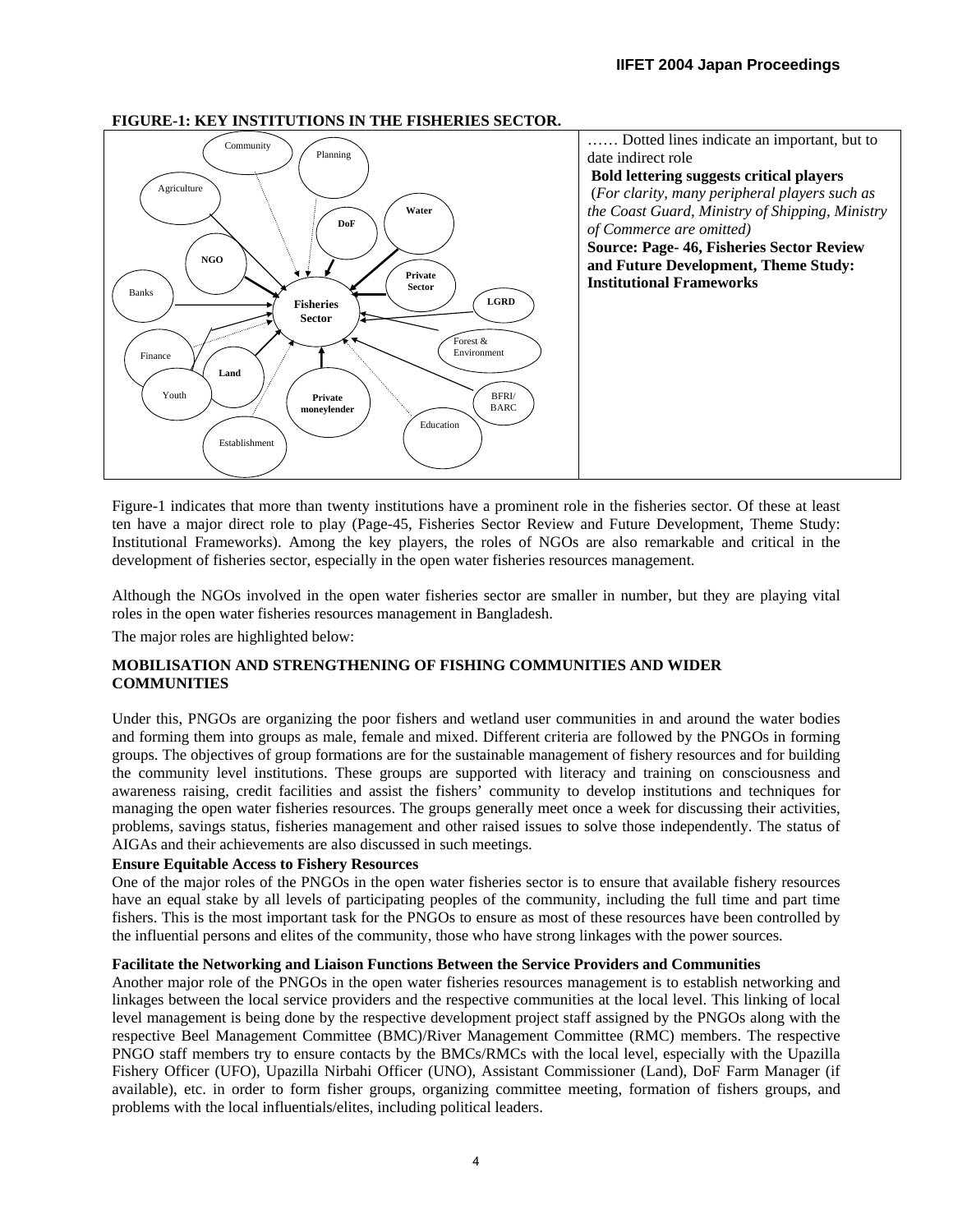# **Institutional Strengthening and Capacity Building**

The institutional strengthening and capacity building parts are mainly done through training and workshop. Knowledge and skills of the assigned staff and project beneficiaries are very much important for reaching the goals and attaining the sustainability of any management, including the fisheries management in the canals, flowing rivers, closed WBs, semi-closed WBs, flood-plains, etc. Generally, the following types of trainings are facilitated for the staff and the project beneficiary groups:

- Orientation on the overall activity;
- Development allies;
- Awareness raising;
- Leadership and management;
- Simple accounts keeping;
- Gender and development;
- Open water fisheries resources management technical training;
- Bio-Diversity and environmental management;
- Health and sanitation:
- Professional skill development;
- Community awareness development.

# **Alternative Income Generating Activities (AIGAs)**

The PNGOs of CBFM-2 project generally provides two types of credit funds. One is revolving loan fund (RLF) for WB management for groups, which is interest free and micro-credit for IGAs of individual loans with 12% interest per annum. For IGAs, credits supports are generally provided to the beneficiaries to reduce fishers' dependency on the traditional money lenders and to compensate lose of income during any closed seasons established by the fishing communities. These micro-credit operations also helped the beneficiaries to improve their socio-economic conditions, creating employment opportunities, and increasing family income. The number of beneficiaries, which each of these 6 PNGOs is directly involved in the water body areas or floodplains are to ensure livelihoods, selfemployment opportunities and IGAs. In CBFM-2 project, as of March, 2004, an amount of Tk. 7,870,000 (against the target of Tk. 15,250,000 for the CBFM-2 Project) has been disbursed to 2,915 Project beneficiaries.

# **Fishery Management**

Under the fishery management activities of the open water fisheries, the following items are important:

- Establishment of sanctuary in open water fisheries;
- Banning of fishing during breeding season;
- Restriction of harmful gears use;
- Stocking fish.

# **METHODS USED BY PNGOS IN MANAGING OPEN WATER FISHERIES RESOURCES**

If we cite the example of Community Based Fisheries Management (CBFM) Project of WorldFish Center, then we found that several approaches and models have been developed by the project PNGOs to community based fisheries management and institutional arrangements at the WB levels. These are described below: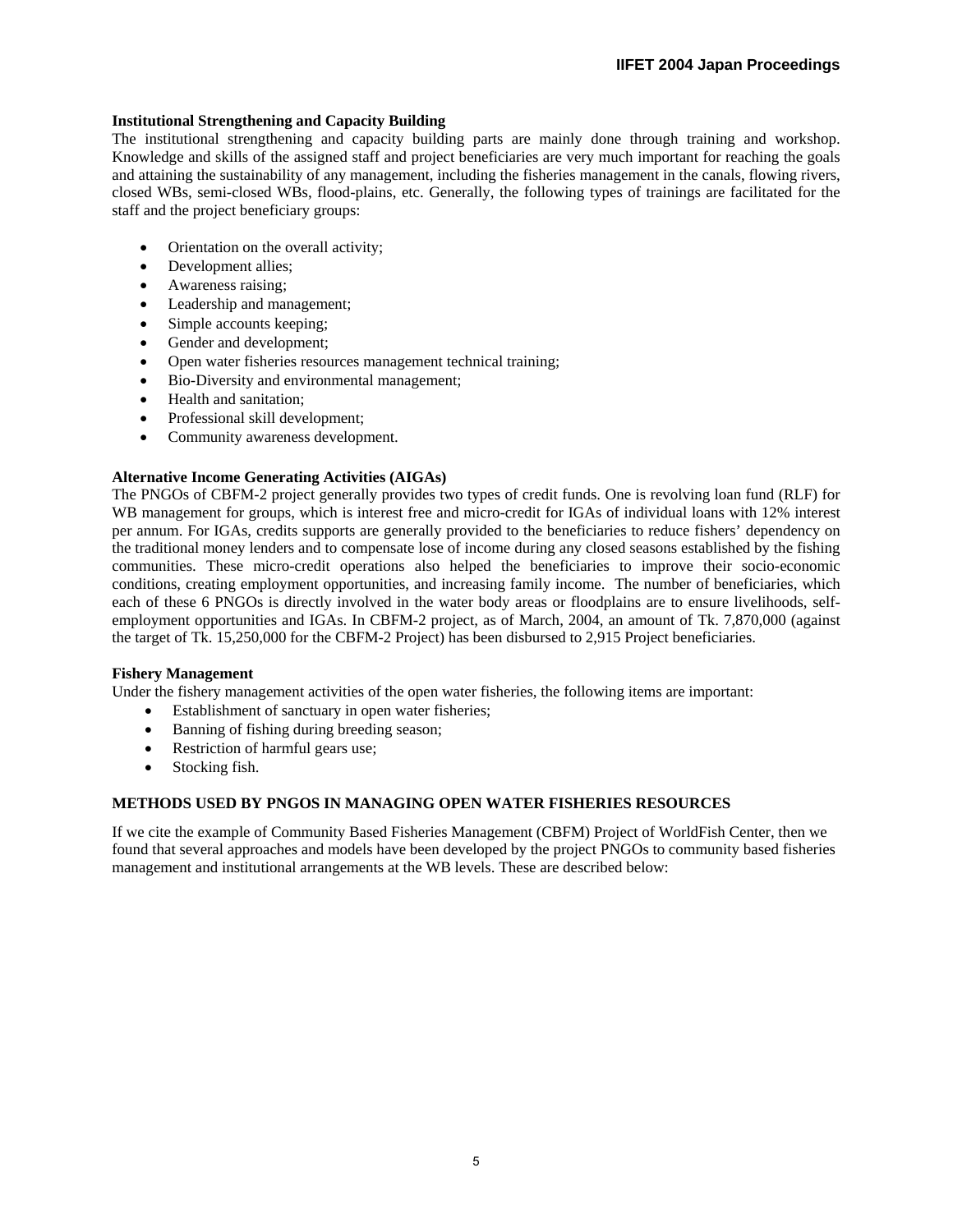

#### **Approaches to Community Based Fisheries Management and Institutional Arrangements**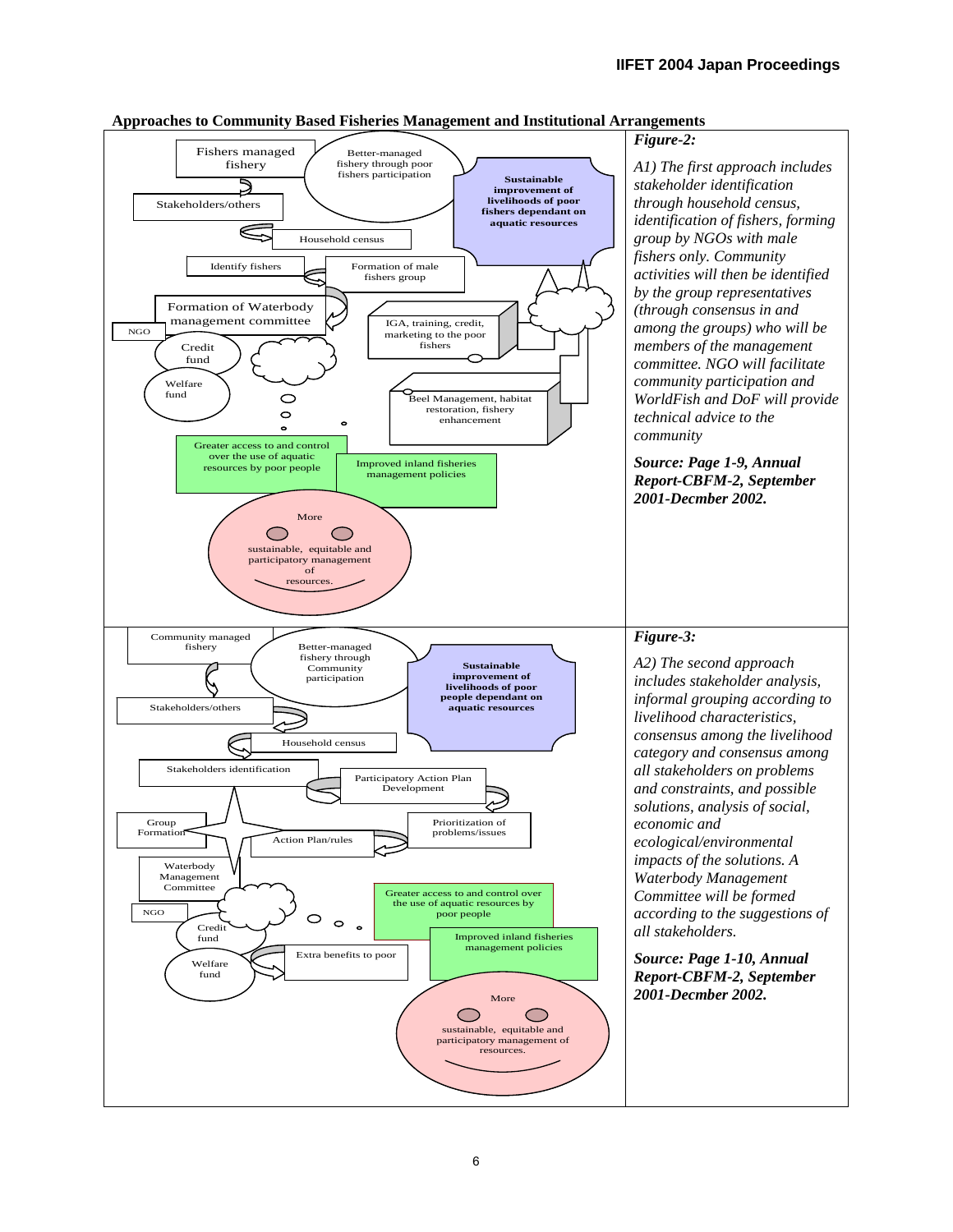

# **Models of community based organisation at waterbody level**

*For better management of fisheries, some institutions needed to be developed which in the long run will establish themselves as a recognized institutions for local fishery management. Which model(s) will be followed depends on the local situation, local needs and types of constraint. The selection of the model will be completely participatory. The concerned NGO with advice/help from DoF and WorldFish Center will assist villagers to form the committee. The number of committee members and types of members (composition of the committee) will be decided in the general meeting or during a participatory action plan development (PAPD) process. Here we outline some of the models currently being followed, but these are only some of the possible arrangements.* 

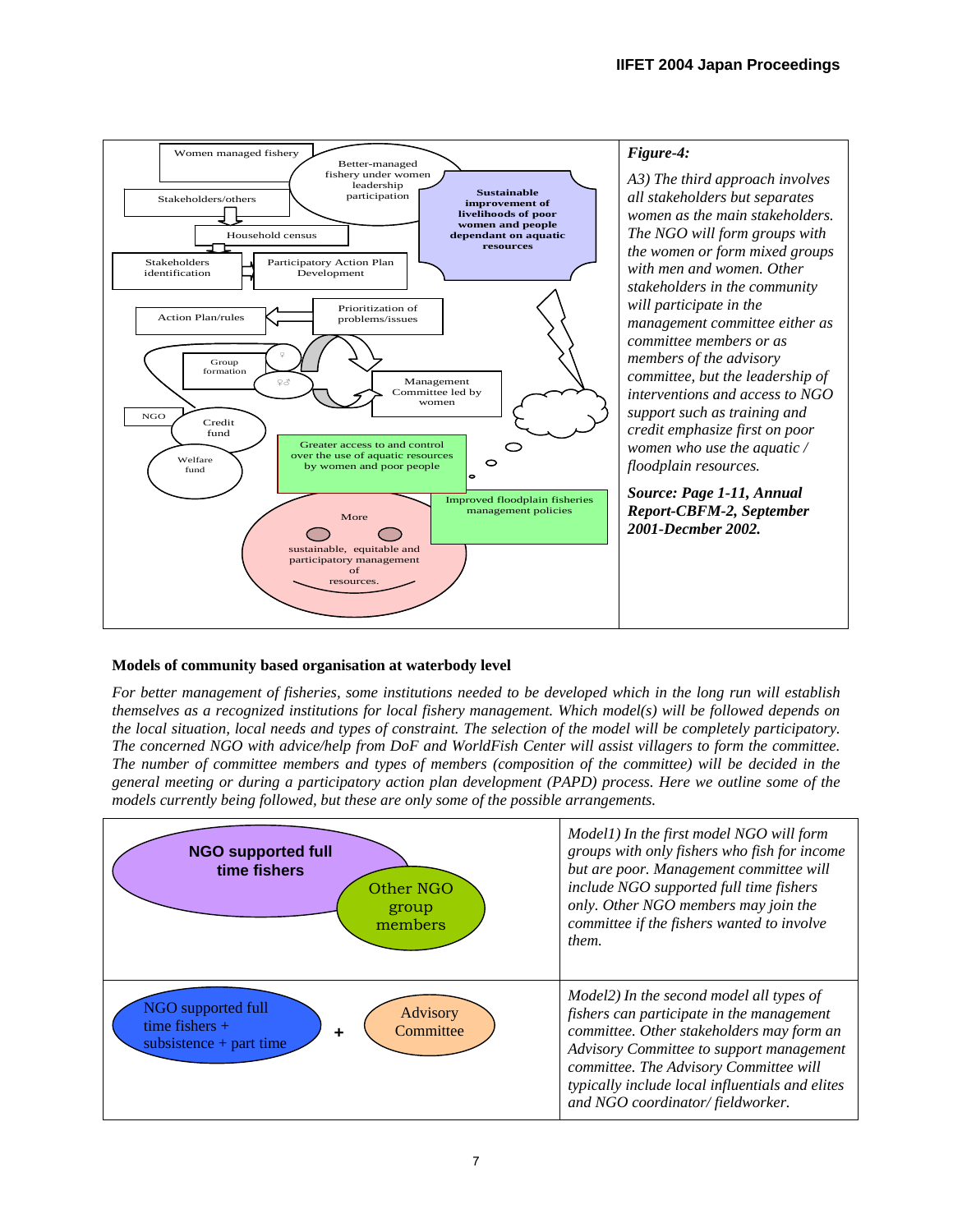| <b>NGO</b> supported<br>Formal representatives &/<br>fishers<br>or representatives from<br>different stakeholder      | Model3) The third model includes NGO<br>supported fishers but formal representation<br>of the DoF, Local Government official, NGO<br>and WorldFish Center will be included to<br>support the fishers representatives.                                                                                                                                                                                                                                   |
|-----------------------------------------------------------------------------------------------------------------------|---------------------------------------------------------------------------------------------------------------------------------------------------------------------------------------------------------------------------------------------------------------------------------------------------------------------------------------------------------------------------------------------------------------------------------------------------------|
| NGO supported fishers +<br>others                                                                                     | Model4) Fourth model includes NGO<br>supported fishers and other fishers who<br>decided not to join NGO. These are the<br>groups who fish for income.                                                                                                                                                                                                                                                                                                   |
| Others (Union<br>All stakeholders who<br>Parisad.<br>fish for income or for<br>landowners, Kua<br>food<br>owners      | Model5) The fifth model includes<br>representatives from all types of<br>stakeholders groups. A shadow committee<br>including Union Parisad chairman,<br>representatives of landowners and Kua<br>owners will also be formed. This model will<br>be applicable for floodplain.                                                                                                                                                                          |
| <b>Surrounding floodplain</b><br><b>NGO</b> supported beel lessees<br>land owners, landless and other<br>stakeholders | Model 6) The sixth model includes a Beel<br>Management Committee (BMC) formed by<br>NGO supported leases who pay revenue for<br>the waterbody and stock fish for income. The<br>beel area shrinks during dry season and the<br>people who enjoy the surrounding land often<br>engage in conflict with the leases. It is better<br>to have a shadow committee to manage the<br>support the BMC. This model will be<br>applicable for closed waterbodies. |
| <b>NGO</b> supported full time<br>fishers                                                                             | Model7) The last model includes only NGO<br>supported fulltime fishers only. This model<br>will be applicable for the closed jalmahals<br>where fishers have exclusive rights and in<br>rivers where poor fishers have very little<br>access rights.                                                                                                                                                                                                    |

**Source: Pages 1-12 and 1-13, Annual Report, CBFM-2, September 2001-December 2002.** 

# **IMPACTS OF CBFM PROJECTS**

# **Impacts of CBFM-1 Project**

Under CBFM local people, particularly participant fishers, from all the beels and from one river feel they can participate more and have significantly more influence over fishery related decisions than before, and that the state of the resource and their knowledge of how to manage it have been improved. Fishing communities have demonstrated that they can be responsible for fisheries and improve their management, given the right institutional recognition and support (Thompson, Paul M. 2004, CBFM-2 Working Paper 11, Impacts of the Community Based Fisheries Management Project Phase 1, WorldFish Center, Page-iii).

The following table (Table-2) summarises some of the outcomes of CBFM-1 by type of waterbody: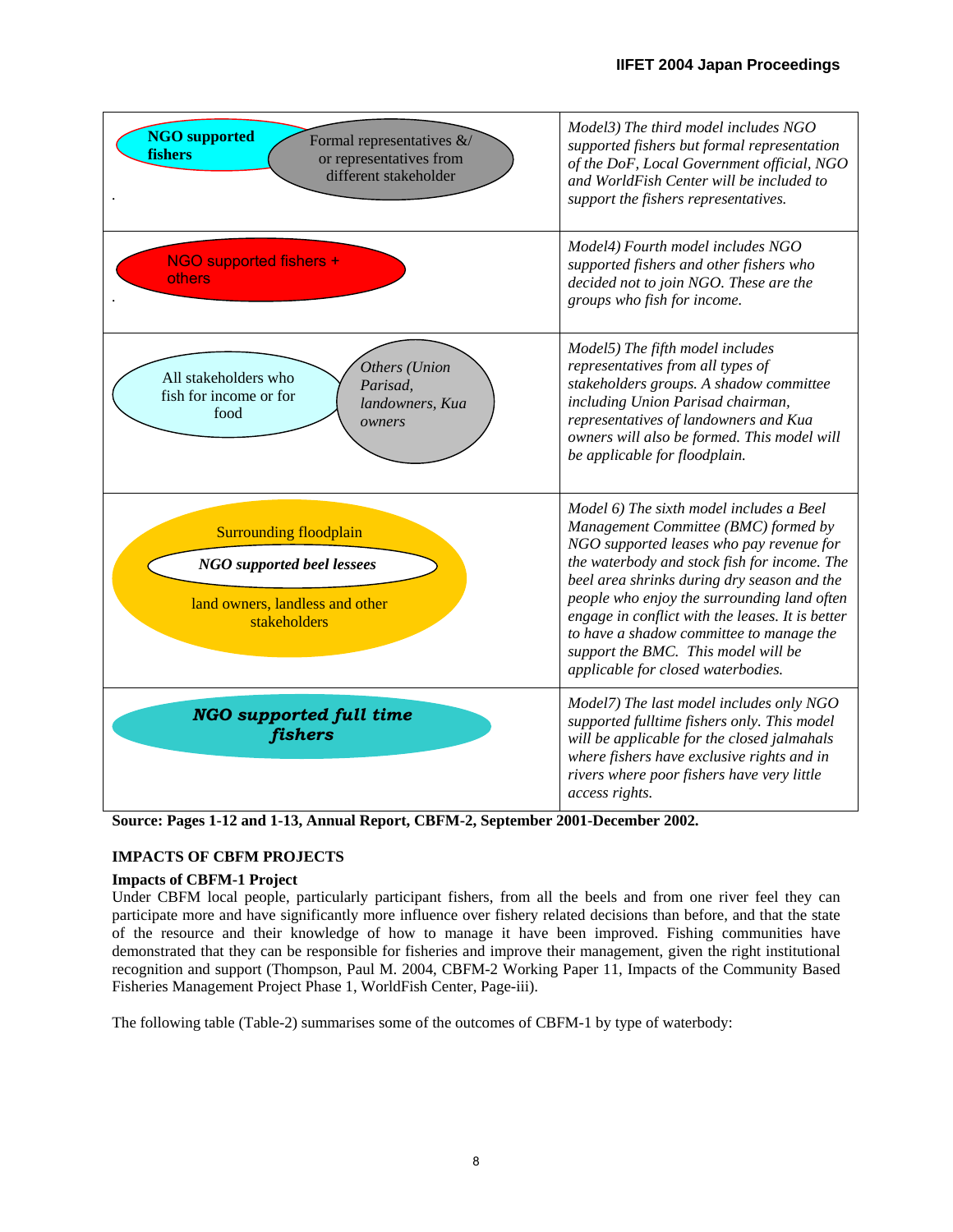| <b>Attribute</b> | Closed beel/baor (6)                                           | Open beel (3)                      | River $(10)$                                  |
|------------------|----------------------------------------------------------------|------------------------------------|-----------------------------------------------|
| Fisher incomes,  | Some increase associated                                       | Some improvements through          | Mixed, some improvements, but in              |
| assets and       | with improved stocking, but                                    | increased catches and              | most rivers any change in overall             |
| equity           | costs of lease and stocking                                    | additional income sources          | incomes due to non-fishing sources            |
|                  | high in one site. Major                                        | supported by NGO credit.           | and in some rivers fishing incomes            |
|                  | improvement in equity -                                        | Effort and catch depend on         | probably falling due to increasing            |
|                  | equal sharing of costs and                                     | gear and individual interest,      | competition for fish.                         |
|                  | benefits among participants,                                   | but fish sanctuaries seen as       |                                               |
|                  | non-participants excluded.                                     | equitable.                         |                                               |
| Empowerment      | All fishers with fishing rights                                | All fishers with fishing rights    | All fishers and fishery stakeholders          |
| and decision     | in 5, but subsistence fishers                                  | represented, but subsistence       | invited to committees but not                 |
| making           | and land owners around                                         | fishers and land owners            | function. No clear mechanism for              |
| (representation) | waterbodies not represented.                                   | around only one waterbody          | choice of representatives.                    |
|                  |                                                                | represented.                       |                                               |
| Empowerment      | Regular meetings, record                                       | Regular meetings, in one site      | Limited, meetings held but                    |
| and decision     | keeping and accounts not yet                                   | local workshop to decide on        | decisions not enforceable and no              |
| making           | so well maintained by                                          | main rules.                        | clear representational arrangement            |
| (transparency)   | BMCs, but members                                              |                                    | to provide feedback.                          |
|                  | awareness increasing.                                          |                                    |                                               |
| Fish catches     | Stocking-based component                                       | Fish catches increased in two      | No clear trend, but increasing                |
| (sustainability) | not yet financially viable in                                  | beels following conservation       | numbers of brushpiles (katas) in              |
|                  | one, capture component open                                    | measures.                          | some rivers due to open access.               |
|                  | to fluctuations.                                               |                                    |                                               |
| Efficiency:      | Closed seasons enforced by                                     | Closed seasons and fish            | Katas increasing, weak enforcement            |
| compliance and   | fishers, some poaching when<br>local conflicts arose or status | sanctuaries complied with.         | by DoF against this. Fishers and              |
| enforcement      | was uncertain at end of                                        | Some outsiders fish, fishers       | RMC achieved some compliance in               |
|                  | project funding.                                               | accept subsistence fishing by      | 2 rivers (one strong RMC, one<br>under NFMP). |
| Conflicts and    | Two sites dropped due to                                       | poor.<br>All sites continued, less | Two sites dropped (and one later)             |
| limiting factors | external pressure of powerful                                  | progress in the site with          | due to lack of institutional support          |
|                  | groups and local conflicts.                                    | external pressure to capture       | and participation by the fishers,             |
|                  |                                                                | the resource.                      | only one showed clear success due             |
|                  |                                                                |                                    | to lack of conflicts, use rights being        |
|                  |                                                                |                                    | secured by the fishers (leased) and           |
|                  |                                                                |                                    | government support.                           |

# **Table-2: Outcomes of CBFM-1 by waterbody type**

**Source: Thompson, Paul M. 2004, CBFM-2 Working Paper 11, Page – iv, Impacts of CBFM Project Phase 1, Impacts of CBFM-2 Project** 

# **Improvement of Inland Fisheries Management**

Poor fishers gained control over 115 waterbodies covering an official area of 5,940 ha (Dry season area 4,403 ha and monsoon area 16,485 ha) during the course of Community based Fisheries Management-2 (CBFM-2) project implementation since September 2001 and they are ensuring their livelihoods through sustainable management of these resources.

# **Capacity Building of Project Beneficiaries**

Extensive training were provided to 3,200 beneficiaries by 11 NGO partners of CBFM-2 project water body areas for improved management of the water bodies, and another 501 participants (GO and NGO staff) received technical training on open water fisheries management.

# **Increase in average yield per acre**

Average yield/ha has been raised from 300 kgs to over 600 kgs in semi-closed waterbody under CBFM-2 project.

# **Improvement in fishing community empowerment, fisheries management and equity**

In CBFM-2 project, WorldFish Center promoted sustainable use of openwater fisheries resources and user community participation in their management and in projects sites it improve fishing community empowerment, fisheries management, and equity in distribution of benefits.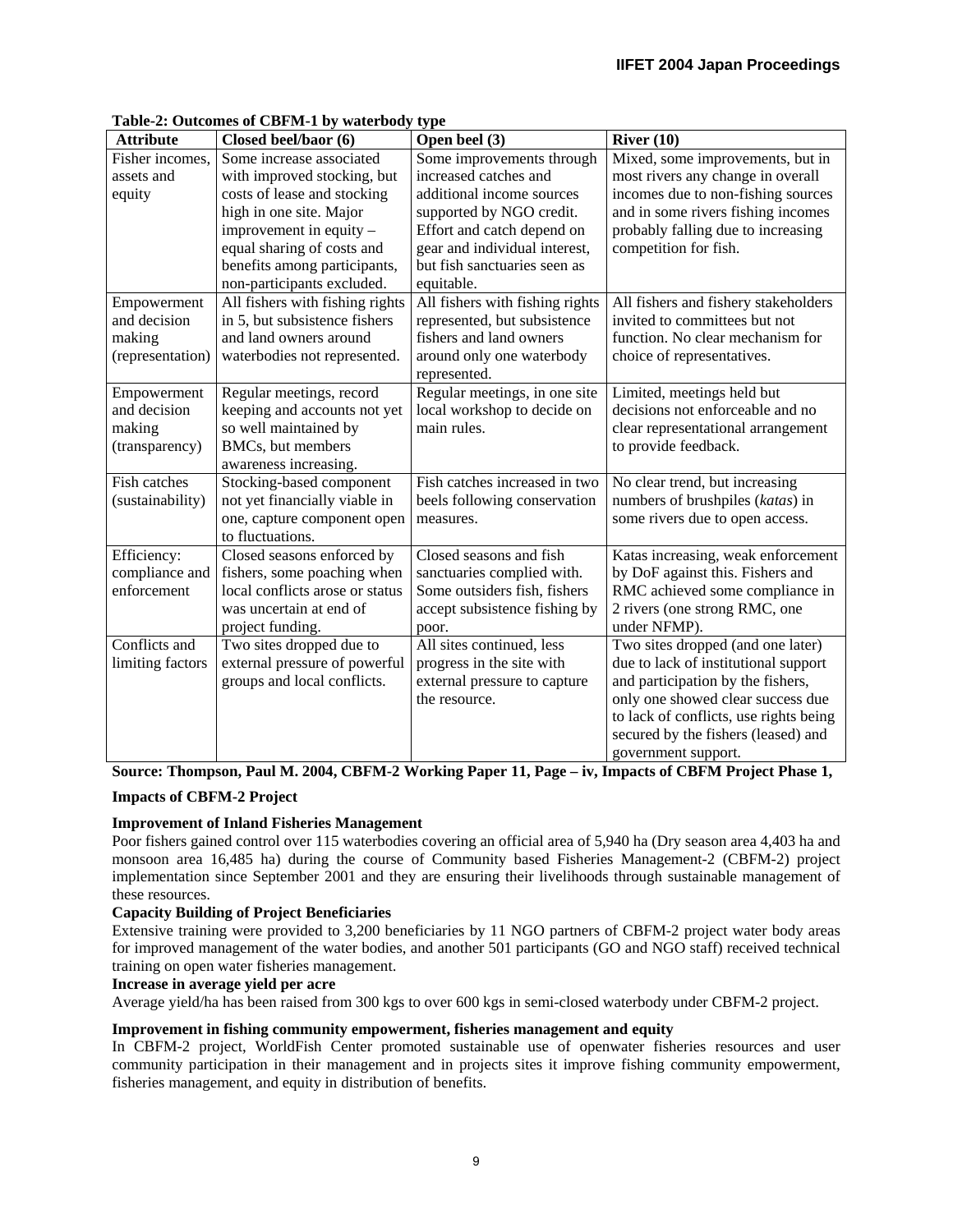# **Capacity Building of Project Staff**

In CBFM-2 project all 200 staff have been trained on different subjects in order to develop their skills and capacity to address the issues raised in the Project from time to time. The following table (Table-3) will provide the status of training held during 2002.

#### **Table-3: Staff training held during 2002**

|                                                 | Sl. NoName of the course                                                                         | Participants                               | <b>Duration</b>          |
|-------------------------------------------------|--------------------------------------------------------------------------------------------------|--------------------------------------------|--------------------------|
|                                                 | <b>WorldFish Center organised</b>                                                                |                                            |                          |
| 1.                                              | Group formation                                                                                  | 25 NGO staff                               | One week                 |
|                                                 | <b>PAPD</b>                                                                                      | 4 NGO coordinators                         | One week                 |
|                                                 | Entrepreneurship development                                                                     | 8 NGO staff                                | 5 days                   |
| $\frac{2}{3}$<br>$\frac{3}{4}$<br>$\frac{4}{5}$ | Structure of BMC/RMC                                                                             | 8 NGO coordinators and senior staff of DOF | 1day                     |
|                                                 | Legal Issues                                                                                     | 8 NGO coordinators and senior DOF staff    | 1 day                    |
| 6.                                              | Orientation on CBFM2                                                                             | <b>CRED</b> staff                          | 1 day                    |
|                                                 | <b>DOF</b> organized training                                                                    |                                            |                          |
| 9.                                              | Organizational management in implementing<br>CBFM2                                               | 75 SUFOs, UFOS, AFOs (DOF), 88 NGO staff   | 2 days                   |
| 10.                                             | Social analysis and development for development 5 DOF, 9 NGO staff (pilot with 16 target allies) |                                            | 3 days                   |
|                                                 | allies (trainers' training)                                                                      |                                            |                          |
|                                                 | <b>BRAC</b> organized                                                                            |                                            |                          |
| 12.                                             | Group formation                                                                                  | 11 NGO workers                             | 5 days                   |
| 13.                                             | Communication skill development                                                                  | $20$ NGO workers                           | 5 days                   |
|                                                 | <b>CNRS</b> organized                                                                            |                                            |                          |
| 14.                                             | TOT on wetland resource development                                                              | 8 NGO workers                              | 2 days                   |
| 15                                              | Staff orientation on CBFM2                                                                       | 22 NGO workers                             | 2 days                   |
| 16.                                             | PM&E                                                                                             | 6 NGO workers                              | $5 \frac{\text{days}}{}$ |
| 17.                                             | <b>PAPD</b>                                                                                      | 11 NGO workers                             | 8 days                   |
| 18.                                             | Orientation on catch assessment survey                                                           | 5 NGO workers                              | 2 days                   |
| 19.                                             | Orientation on household baseline survey                                                         | 9 NGO workers                              | 2 days                   |
|                                                 | <b>Banchte Shekha organised</b>                                                                  |                                            |                          |
| 20.                                             | <b>Staff orientation</b>                                                                         | 10 NGO workers                             | 5 days                   |
|                                                 | Proshika Organised                                                                               |                                            |                          |
| 21.                                             | CBFM2 programme orientation                                                                      | 28 NGO workers                             | 1 day                    |
|                                                 | <b>Caritas Organised</b>                                                                         |                                            |                          |
| 22.                                             | Staff orientation training                                                                       | 22 NGO workers                             | 5 days                   |
| 23.                                             | Development orientation training                                                                 | 8 NGO workers                              | 5 days                   |

**Source: Page 12-6, Annual Report, CBFM-2, September 2001-December 2002.** 

# **CHALLENGES OF PNGOS IN OPEN WATER FISHERIES RESOURCES MANAGEMENT**

# **Lack of complete understanding on the range of activities**

Most NGOs, especially the small ones, do not fully understand the range of their activities. In other words, they do not understand their Terms of References (ToRs). They are unable to deliver services of acceptable quality even after receiving extra written guidelines and instructions from the Project and after being briefed more than once by the Technical Assistant (TA) consultants (Saleha, 2001, page-11).

#### **Lack of adequate skills in report writing**

Reporting quality of all NGOs is not fully satisfactory. This problem is more severe with some of the small NGOs. Not much has been achieved on this issue even after advising them to rewrite reports with written feedback and face to face discussion. They simply do not have the ability to grasp the issues they need to report on. In a nutshell, small NGOs lack skills of report writing and large NGOs do not put the time required for producing useful reports (Saleha, 2001, page-11).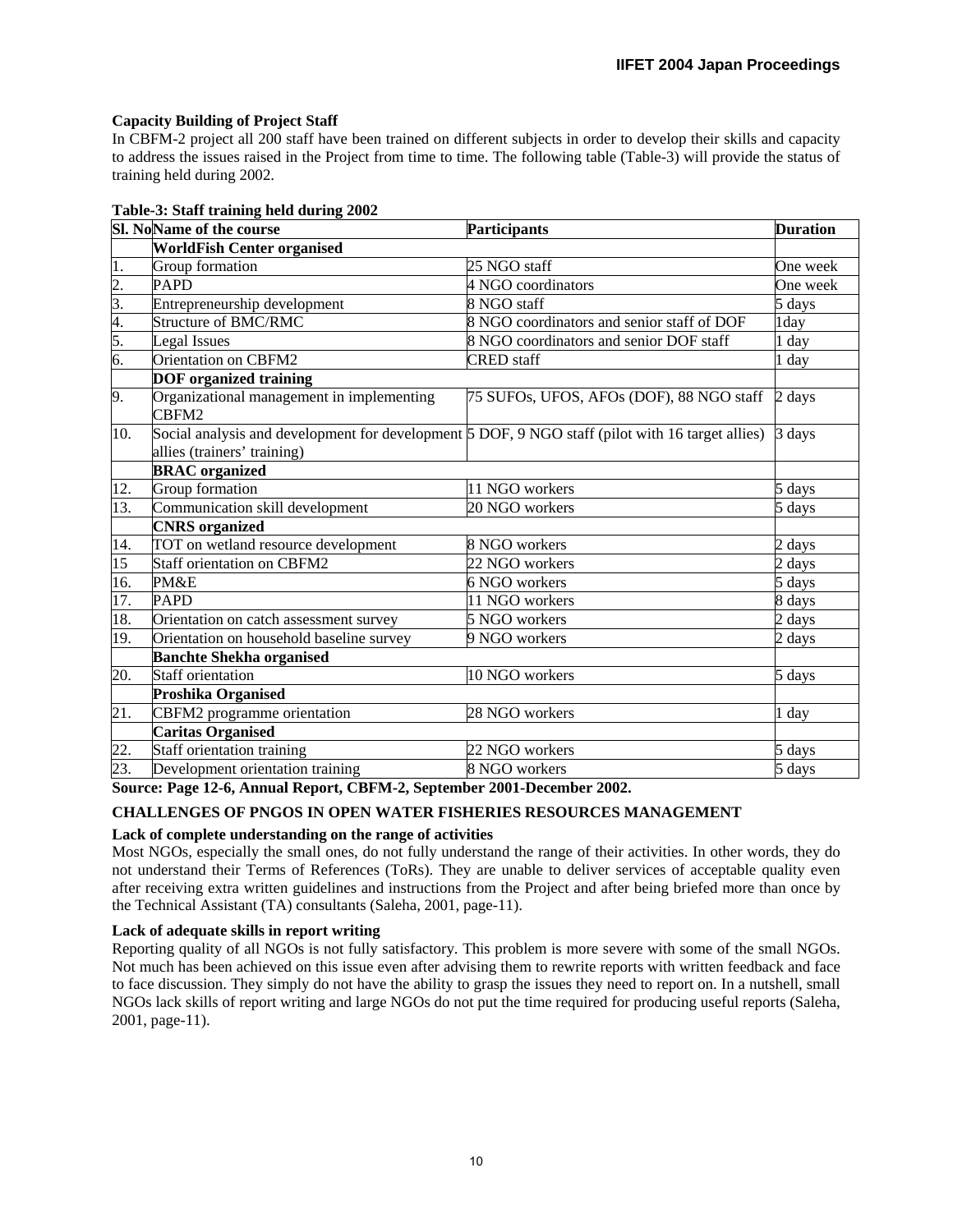### **Sustainability of NGOs**

It is really important to see whether PNGOs will sustain their activities in CBFM-2 project, even after the withdrawal of support from the project in August 2006. In most cases, PNGOs have only the ad-hoc plans and they don't have an exit plan as yet. They are not sure how they can run their activities later on without an outside funding support. This is a major issue in all community based projects.

### **Capacity Development of Staff**

In some cases, staff capacity is not adequate enough to run the project activities without technical guidelines and regular supervision from WorldFish Center and DOF. This point is also crucial to address.

### **Lack of adequate funds:**

PNGOs are often unable to plan for longer-term activities, as they often depend on short-term funding from donors, (2-5) years.

### **Frequent Staff Turn Over:**

Drop out of the trained staff in the middle of project implementation from the PNGOs is a big problem. Recently, two out of 13 project coordinators of CBFM-2 and CBFM-SSEA projects resigned from the respective PNGOs and joined in other organizations with enhanced benefits.

### **Power Conflicts:**

At the groups and management committee levels, sometimes conflicts arose and for which the activities are affected.

### **CBO Networking:**

The networks of CBOs are not still well-organized in the open water fisheries sector to address different problems at their own.

### **Political Influence:**

The influence of local representatives, starting from UP Chairmen, Members, Parliament Members and other locally influential and elites are highly important to address the open water fisheries sector problems. These influences are making the expected achievements in jeopardize conditions.

# **Lack of Follow-up and Monitoring:**

The regular monitoring and follow-ups are also crucial in this sector, but this is not efficient enough to handle these problems.

# **Lack of mainstreaming Gender in CBFM-2 project:**

- **Participation:** Although women and children are a part of the community, women are not considered as a part of fisheries management teams or organizations at grassroots level. Most of the NGOs form groups but their activities are restricted to skill training, group based training, credit for income generating activities, and weekly savings (Parvin-2003, page-36).
- **Capacity building:** Women are members of the management committee in some CBOs, However, they do not participate in the discussion or they are not given any chance to participate. Even when they participate their opinions are ignored. They do not have leadership/bargaining capacity (Parvin-2003, page-37)".
- **Awareness on resource management:** Women have very little exposure to other areas, CBFM activities or other NGO activities. They have very little knowledge about CBFM. They do not know the objectives of the project. As they are not involved in the fishery activities directly, some NGOs do not bother to explain the project activities to them. They only know group meeting, saving and credit. No training so far been conducted for women by the PNGOs on the project activities (Parvin-2003, page-38).
- **Alternative Income Generating Activities (AIGAs):** Most of the AIG activities are very traditional and women complained that they are making very little out of their activities after paying interest, specially the poor who has to manage installments out of their limited daily income. There is very little follow-up of the training and IGA activities (Parvin-2003, page-38).
- **Role of women in resource management:** Women are still concerned about the fisheries management. They welcome all the local rules that the management committees set and also mentioned that the local people have 100% compliance to those rules. They are concerned that fishes are decreasing, diversity is being lost and fish diseases are not controlled (Parvin-2003, page-39).